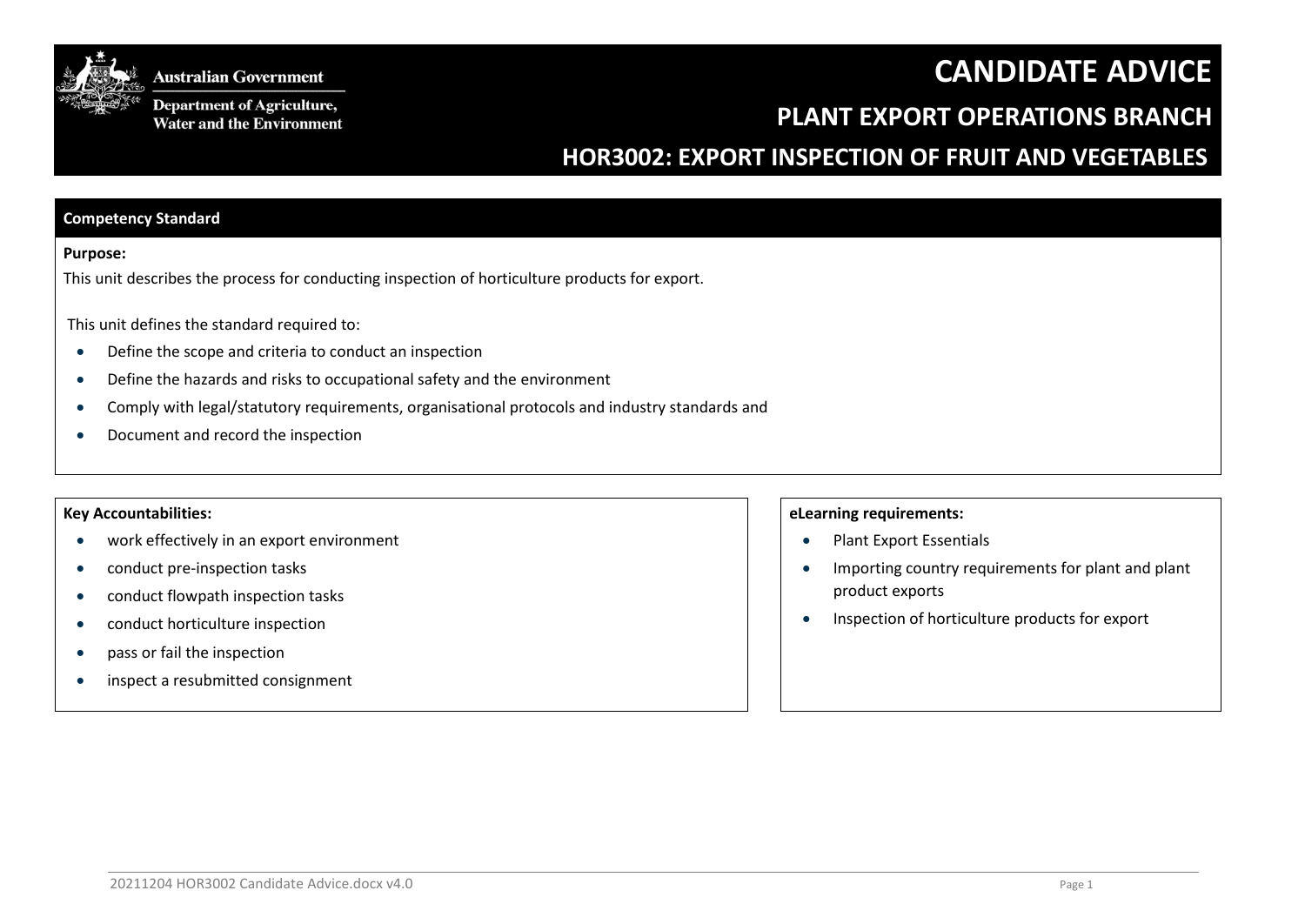

**Department of Agriculture,**<br>Water and the Environment

Candidate Advice

Plant Export Operations Branch

HOR3002: Export Inspection of Fruit and Vegetables

| <b>Competency standard</b>                      | <b>Competency criteria</b>                                                                                                                                                                                                                                                                                                                            |
|-------------------------------------------------|-------------------------------------------------------------------------------------------------------------------------------------------------------------------------------------------------------------------------------------------------------------------------------------------------------------------------------------------------------|
| 1. Work effectively in an export<br>environment | 1.1 Complies with:<br><b>Export legislation</b><br>APS Values and Code of Conduct<br>Departmental instructional material<br>Work Health & Safety (WHS) requirements<br>1.2 Applies effective communication, conflict management and good decision-making techniques<br>1.3 Ensures all required export documentation has been completed and/or lodged |
| 2. Conduct pre-inspection tasks                 | 2.1 Receives and validates export documentation                                                                                                                                                                                                                                                                                                       |
|                                                 | 2.2 Checks for and assesses any importing country requirements                                                                                                                                                                                                                                                                                        |
|                                                 | 2.3 Obtains relevant instructional material                                                                                                                                                                                                                                                                                                           |
|                                                 | 2.4 Checks site WHS and PPE requirements                                                                                                                                                                                                                                                                                                              |
|                                                 | 2.5 Collects required tools/equipment                                                                                                                                                                                                                                                                                                                 |
| 3. Conduct flowpath inspection                  | 3.1 Inspects flowpath including inspection area and bench                                                                                                                                                                                                                                                                                             |
| tasks                                           | 3.2 Passes or fails the flowpath following correct procedures                                                                                                                                                                                                                                                                                         |
| 4. Conduct horticulture<br>inspection           | 4.1 Assesses the consignment to ensure the inspection can commence                                                                                                                                                                                                                                                                                    |
|                                                 | 4.2 Checks trade description and the overall condition of any packaging                                                                                                                                                                                                                                                                               |
|                                                 | 4.3 Draws samples using relevant sampling techniques and rate                                                                                                                                                                                                                                                                                         |
|                                                 | 4.4 Inspects the samples for live pests or contaminants following correct procedures                                                                                                                                                                                                                                                                  |
|                                                 | 4.5 Uses appropriate collection methods to support the identification of pest specimen                                                                                                                                                                                                                                                                |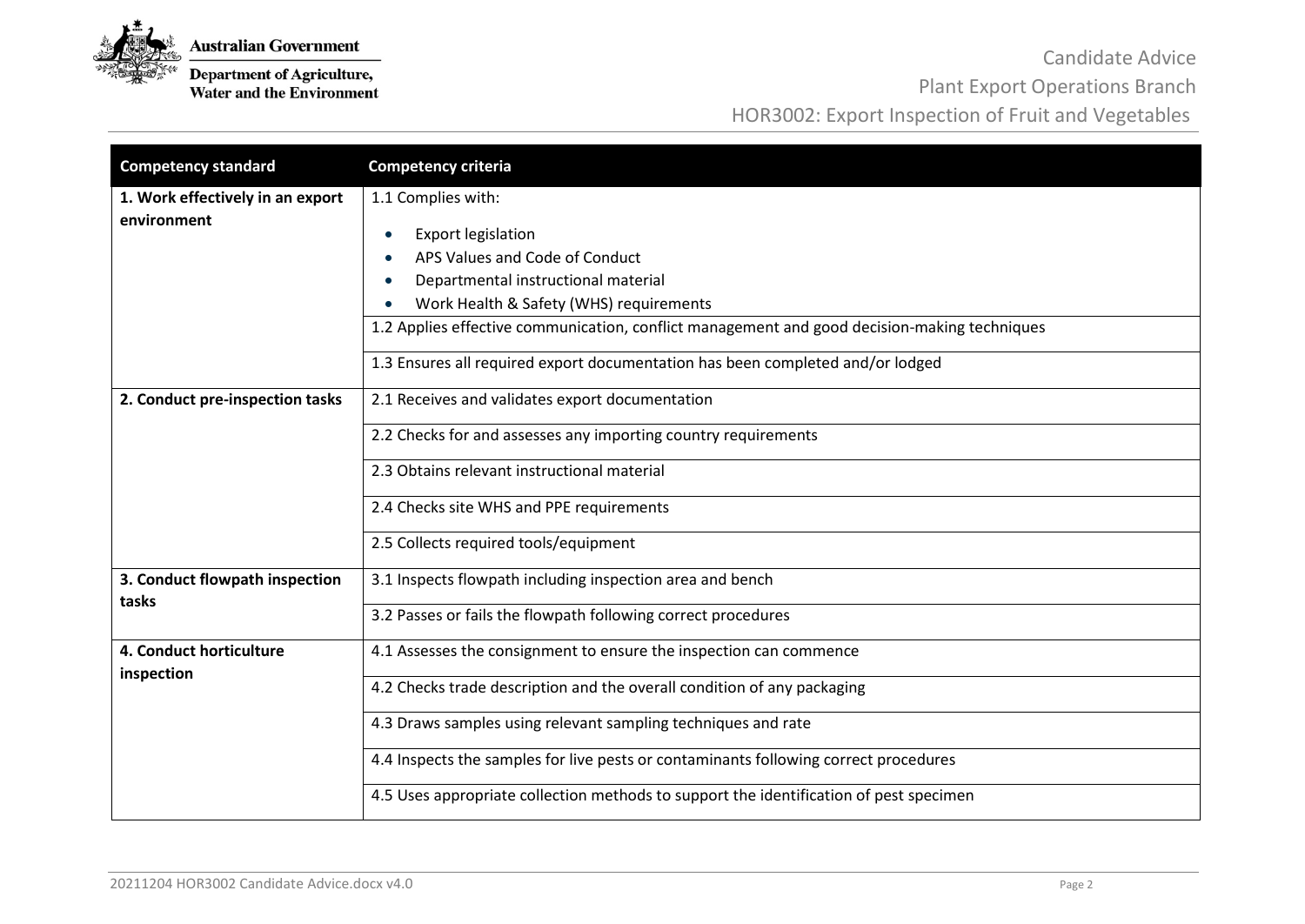

**Department of Agriculture,**<br>Water and the Environment

Candidate Advice Plant Export Operations Branch HOR3002: Export Inspection of Fruit and Vegetables

| <b>Competency standard</b>              | <b>Competency criteria</b>                                                           |
|-----------------------------------------|--------------------------------------------------------------------------------------|
| 5. Pass or fail the inspection          | 5.1 Passes or fails inspection based on the relevant tolerances                      |
|                                         | 5.2 Completes the inspection record and distributes and retains as required          |
|                                         | 5.3 Ensures the consignment is segregated and clearly distinguished from other goods |
| 6. Inspect a resubmitted<br>consignment | 6.1 Ensures rejected goods have been reconditioned                                   |
|                                         | 6.2 Receives and validates treatment documentation                                   |
|                                         | 6.3 Inspects the resubmitted consignment following correct procedures                |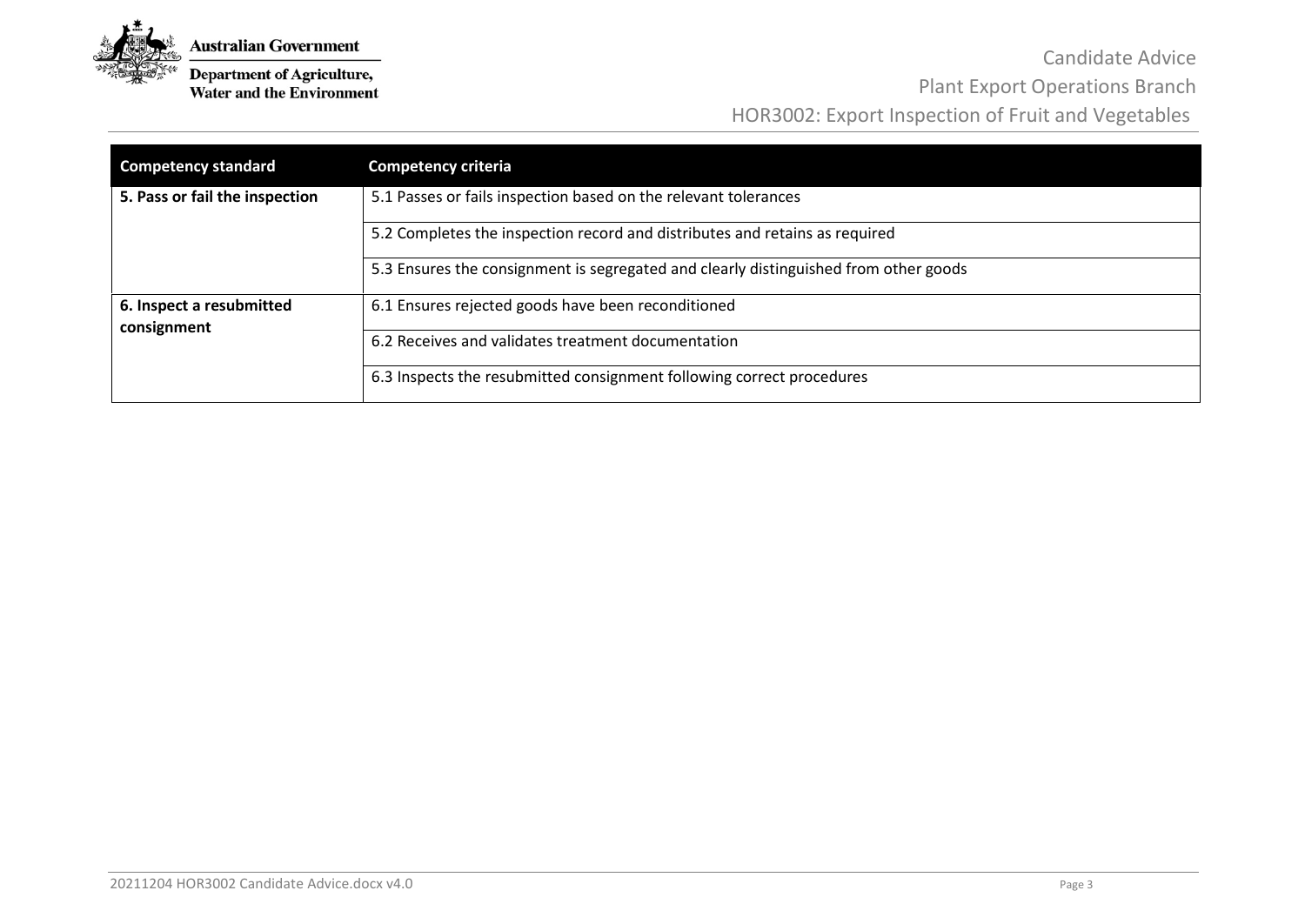

**Department of Agriculture,**<br>Water and the Environment

| <b>Competency Standard</b>                                         |                                                                                                                             |                                                                                                                        |  |  |  |  |
|--------------------------------------------------------------------|-----------------------------------------------------------------------------------------------------------------------------|------------------------------------------------------------------------------------------------------------------------|--|--|--|--|
| <b>Required knowledge:</b>                                         | <b>Required skills:</b>                                                                                                     | <b>Required attitude:</b>                                                                                              |  |  |  |  |
| Access and use plant export legislation                            | Completion of export documentation                                                                                          | Behave honestly and with integrity                                                                                     |  |  |  |  |
| Apply defensible decision making<br>$\bullet$                      | Prepare for inspection                                                                                                      | Act with care and diligence                                                                                            |  |  |  |  |
| Follow WH&S requirements<br>$\bullet$                              | Carry out inspection<br>$\bullet$                                                                                           | Treat everyone with respect and courtesy,<br>$\bullet$                                                                 |  |  |  |  |
| Identify products, pests and diseases<br>$\bullet$                 | Identifying infested produce                                                                                                | and without harassment                                                                                                 |  |  |  |  |
| Confirm treatments actions<br>$\bullet$                            | Treatment/Recondition procedures                                                                                            | Comply with all applicable Australian laws                                                                             |  |  |  |  |
| Use effective communication skills &<br>apply governance processes | Appropriately clean and store equipment and<br>materials following inspection                                               | Comply with any lawful and reasonable<br>$\bullet$<br>direction given by someone in the                                |  |  |  |  |
| Apply conflict management techniques<br>$\bullet$                  | Use literacy skills to read, interpret and follow                                                                           | employee's Agency who has authority to<br>give the direction                                                           |  |  |  |  |
| Apply correct sampling and inspection<br>$\bullet$<br>techniques   | organisational policies, procedures,<br>instructions.                                                                       | Disclose, and take reasonable steps to                                                                                 |  |  |  |  |
| Complete export certification                                      | Record information accurately and legibly                                                                                   | avoid any conflict of interest (real or<br>apparent)                                                                   |  |  |  |  |
| documentation                                                      | Select and apply procedures for a range of tasks<br>$\bullet$                                                               | At all times behave in a way that upholds                                                                              |  |  |  |  |
|                                                                    | Use communication skills to fulfil job role<br>including questioning techniques, active                                     | the APS Values and the integrity and good<br>reputation of the APS                                                     |  |  |  |  |
|                                                                    | listening, clarifying information, consulting with<br>supervisors, dealing with conflict and using<br>technology            | Perform function in an impartial and<br>$\bullet$<br>professional manner                                               |  |  |  |  |
|                                                                    | Use information technology to access plant                                                                                  | Be openly accountable for your actions                                                                                 |  |  |  |  |
|                                                                    | export instructional material and information                                                                               | Be responsive to the Government in                                                                                     |  |  |  |  |
|                                                                    | Use numeracy skills to estimate, calculate and<br>record routine workplace measures.                                        | providing frank, honest, comprehensive,<br>accurate and timely advice and in<br>implementing the Government's policies |  |  |  |  |
|                                                                    | Use interpersonal skills to work with and relate<br>to people form a range of cultural, social and<br>religious backgrounds | and programs                                                                                                           |  |  |  |  |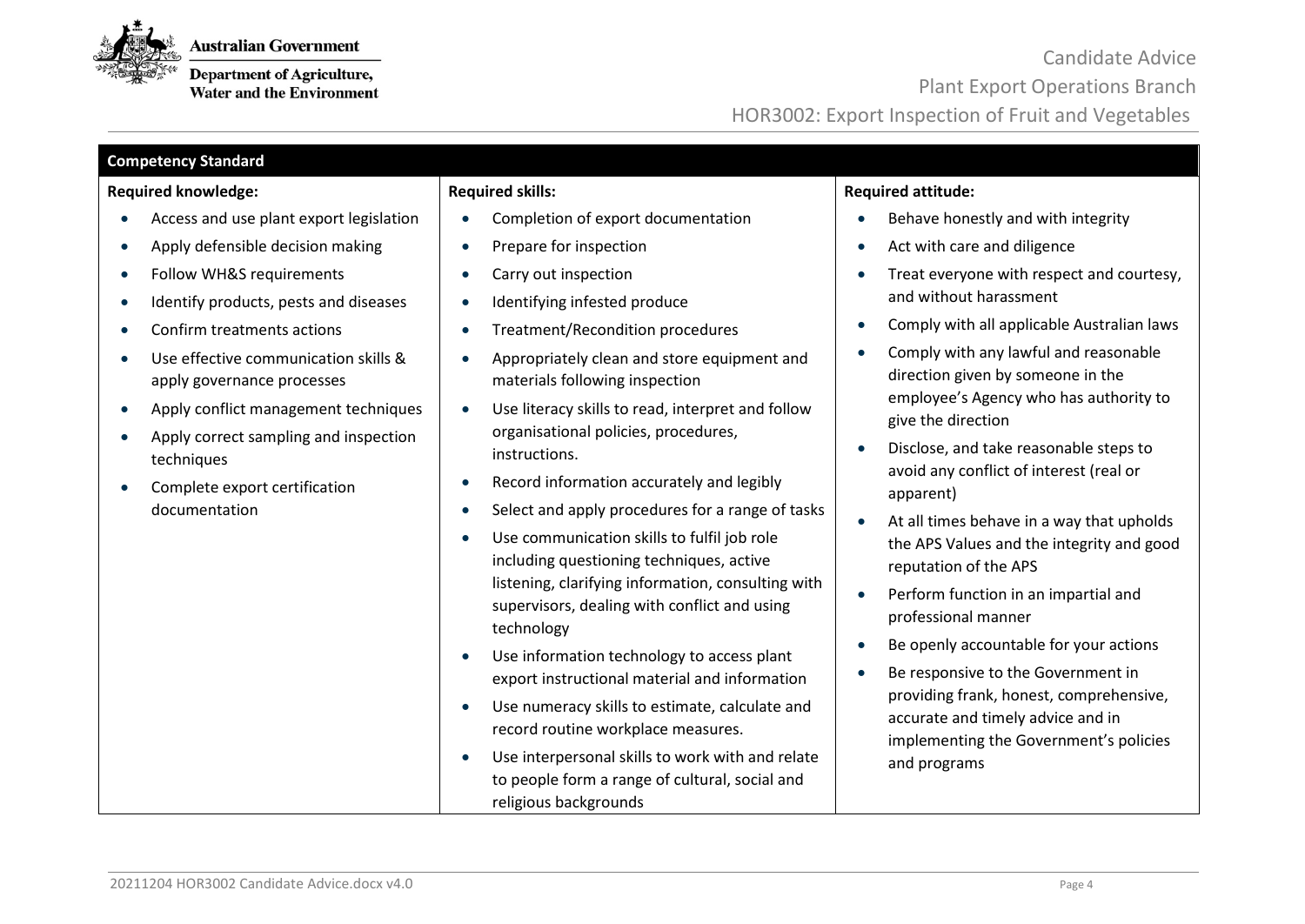

**Department of Agriculture, Water and the Environment** 

# **Candidate Advice - Demonstration**

**Competency name HOR3002: EXPORT INSPECTION OF FRUIT AND VEGETABLES**

The evidence required to demonstrate competency in this unit is to be relevant to workplace operations and satisfy holistically all of the requirements of the competency criteria and required skills, knowledge and attitude and include achievement of the following:

- Define the scope and criteria on which to base inspection
- Apply and follow WHS, risk management and environmental procedures associated with the inspection
- Determine sampling and inspection methodology
- Conduct inspections, complying with the department and importing country requirements
- Pass or reject consignments based on relevant tolerances
- Evaluate treatment for resubmitted goods
- Document the inspection/re-inspection to defend the decision-making process

| <b>Competency Criteria:</b>              | <b>Demonstration</b>                                                                      |  |  |  |
|------------------------------------------|-------------------------------------------------------------------------------------------|--|--|--|
| Work effectively in an export            | Name at least 2 pieces of legislation that govern your role as an AO                      |  |  |  |
| environment                              | Name at least 3 behaviours that are in accordance with the APS Code of Conduct/APS Values |  |  |  |
|                                          | What can you do to avoid unnecessary workplace incidents or accidents?                    |  |  |  |
|                                          | If you find yourself in a conflict situation how would you manage it?                     |  |  |  |
|                                          | How do you ensure that you make the best defensible decision?                             |  |  |  |
|                                          | What are the potential consequences for making an incorrect decision?                     |  |  |  |
| <b>Conduct pre-inspection tasks</b>      | Outline all the tasks you would undertake to prepare for an inspection                    |  |  |  |
|                                          | Show me where you would find the Importing country requirements                           |  |  |  |
|                                          | How do you know if a country has a defined pest list?                                     |  |  |  |
|                                          | Outline documentation required from the client as per a Micor case                        |  |  |  |
| <b>Conduct flowpath inspection tasks</b> | Show me how, and discuss why, you inspect the flowpath and inspection area                |  |  |  |
| <b>Conduct horticulture inspection</b>   | Tell me the tasks you would do to start your inspection                                   |  |  |  |
|                                          | Explain the trade description requirements for a consignment                              |  |  |  |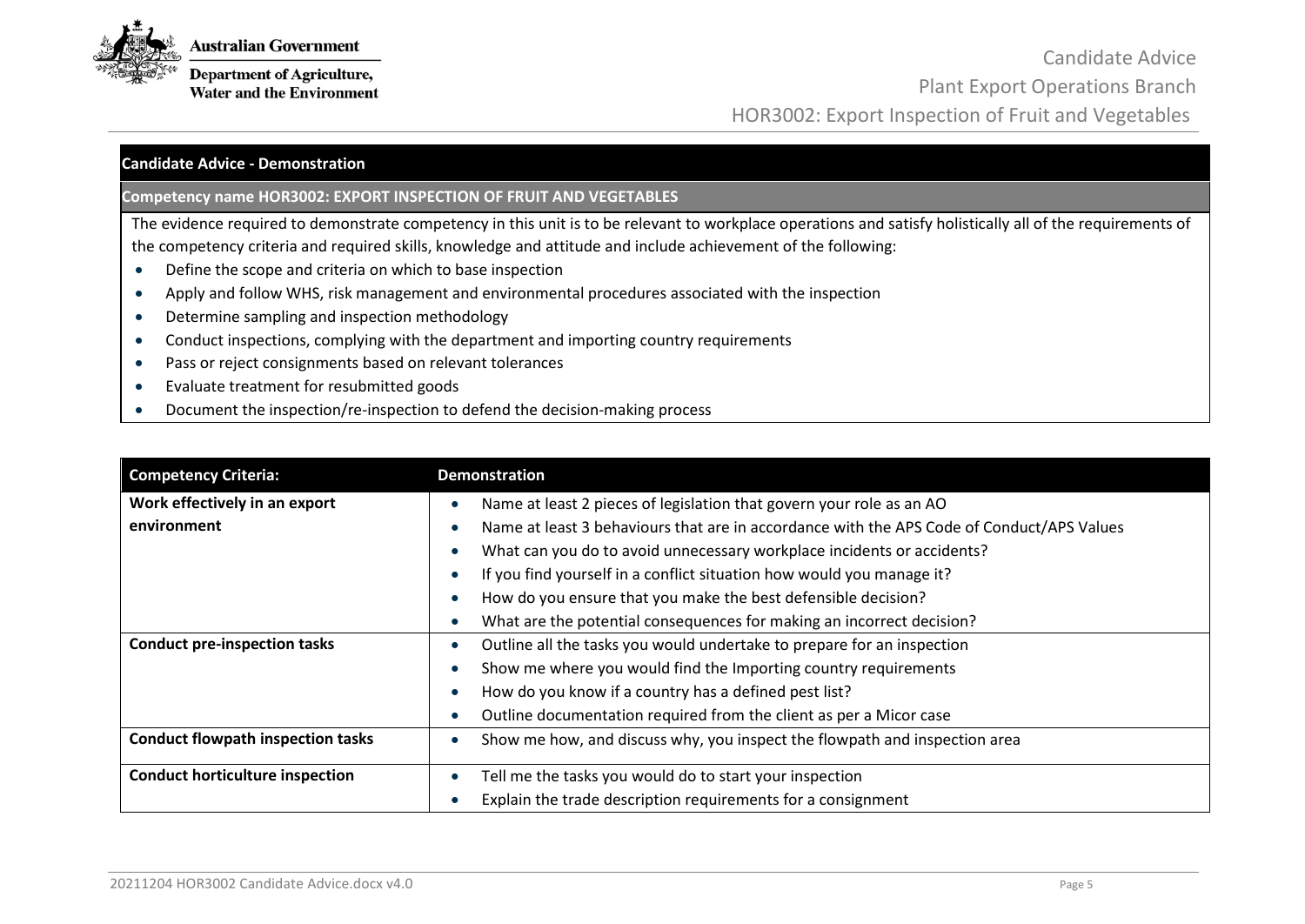

**Department of Agriculture,**<br>Water and the Environment

|                                   | What would you do if some of the consignment had not arrived yet?<br>$\bullet$                                           |  |  |
|-----------------------------------|--------------------------------------------------------------------------------------------------------------------------|--|--|
|                                   | How would you know if a consignment has a phytosanitary status and what are you looking for if it                        |  |  |
|                                   | does?                                                                                                                    |  |  |
|                                   | How would an AO confirm a transfer record is valid?                                                                      |  |  |
|                                   | Demonstrate how you would sample a consignment of product using a:                                                       |  |  |
|                                   | 2% rate (end-point sampling)<br>$\circ$                                                                                  |  |  |
|                                   | 600 unit rate (end-point sampling)<br>$\circ$                                                                            |  |  |
|                                   | 2% rate (in-line sampling)<br>$\circ$                                                                                    |  |  |
|                                   | 600 unit rate (in-line sampling)<br>$\circ$                                                                              |  |  |
|                                   | Calculate the number of sample packages and the units to inspect based on the scenario provided<br>$\bullet$             |  |  |
|                                   | List the 4 approved sampling techniques and tell me about how to use one of them                                         |  |  |
|                                   | What pest and disease symptoms and contaminants would you look for when inspecting horticultural<br>products?            |  |  |
|                                   | Demonstrate the inspection technique you would use when carrying out an inspection of a facilitator<br>nominated product |  |  |
|                                   | If a client wants to have a live larvae identified how would you prepare it?                                             |  |  |
| Pass or fail the inspection       | Describe what you would do to pass the consignment<br>$\bullet$                                                          |  |  |
|                                   | Describe what you would do to fail the consignment using                                                                 |  |  |
|                                   | End-point sampling<br>$\circ$                                                                                            |  |  |
|                                   | 600 unit in-line sampling<br>$\circ$                                                                                     |  |  |
|                                   | 2% in-line sampling<br>$\circ$                                                                                           |  |  |
| Inspect a resubmitted consignment | Explain what must happen in order for failed consignments to be resubmitted                                              |  |  |
|                                   |                                                                                                                          |  |  |